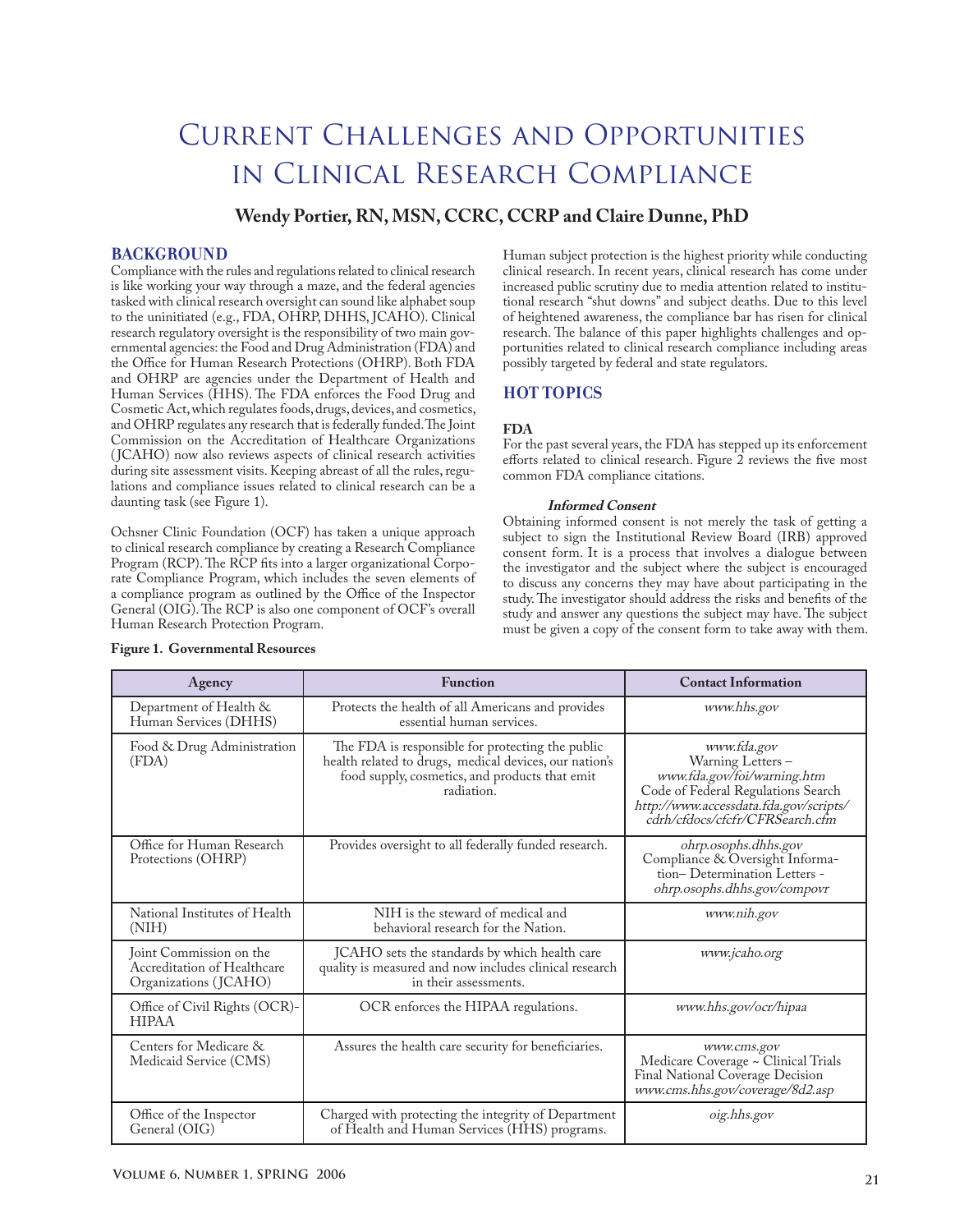| <b>Issues</b>                          | <b>Actual FDA Warning Letter Citations</b>                                                                                               | <b>Other Problems</b>                                                                                                                               |  |
|----------------------------------------|------------------------------------------------------------------------------------------------------------------------------------------|-----------------------------------------------------------------------------------------------------------------------------------------------------|--|
| 1. Informed Consent                    | "Failure to obtain informed consent from study<br>subjects"                                                                              | Improperly executed informed consent,<br>Outdated informed consent form used                                                                        |  |
| 2. Protocol Deviations<br>& Violations | "Failure to inform the IRB of changes to the<br>protocol"<br>"Failure to conduct your study in accordance<br>with the approved protocol" | Changes made to the protocol without first<br>notifying the sponsor & IRB                                                                           |  |
| 3. Drug & Device<br>Accountability     | "Failure to maintain device accountability<br>records."                                                                                  | Inadequate record keeping related to<br>investigational drugs & devices                                                                             |  |
| 4. Inadequate Medical<br>Records       | "Failure to maintain adequate and accurate<br>records"<br>"Failure to maintain accurate, complete, and<br>current subject records."      | Trial related source documentation is<br>not properly recorded which can lead to<br>problems especially if the subject suffers an<br>adverse event. |  |
| 5. IRB approval not<br>obtained        | "Failure to adhere to the general and specific<br>responsibilities of a clinical investigator"                                           | IRB approval not obtained or lapse in IRB<br>approval (no continuing review)                                                                        |  |

#### **Figure 2. Five Most Common FDA Compliance Issues**

*(Clinical Trials Compliance, Sept, 2003 & Food and Drug Administration, 2003)*

This discussion must then be documented in the subject's chart as an accurate and complete record of the initial consenting process. The date and time consent was obtained should also be recorded. Each time the subject returns to see the investigator for a study visit they should be asked if they wish to continue to participate and if they have any questions or concerns regarding the study. This information should be documented in the subject's medical record to demonstrate the ongoing process of informed consent.

As the study progresses the consent form may go through some changes and updates so several versions exist. It is important that the most current version is used to consent the subject and a signed and dated copy is kept by the investigator. The FDA regulations at 21CFR50 detail the requirements for a consent form: 21CFR312.62(b) requires the maintenance of adequate and accurate case histories for drug studies.

#### **Protocol Deviations and Violations**

A protocol deviation or violation occurs when the established procedures and/or inclusion/exclusion criteria set out in the protocol have not been adhered to. Whenever it is under the control of the PI, all protocol deviations must obtain PRIOR approval from the IRB, if it affects subject safety or scientific validity, etc., and the sponsor. Any deviations from the protocol need to be documented. When a deviation occurs to eliminate an immediate hazard to subjects, prior approval may be waived.

#### **Drug and Device Accountability**

Drug and device accountability records are maintained to provide evidence that all investigational material is accounted for. At the conclusion of a study the Sponsor (and in some instances, federal regulators) may use these records to ensure the test article was distributed and disposed of correctly.

#### **Inadequate Medical Records**

It is the responsibility of the Principal Investigator to ensure that adequate and accurate records are maintained for each study subject. These records should include information on, but not limited to, the following: medical history, inclusion/exclusion criteria, physical and other relevant findings, informed consent process, subject education, each study visit, adverse events, exposure to test/control article, test reports, and procedures.

## **IRB Approval**

The IRB is tasked with protecting the rights, safety and welfare of participants in research studies. The IRB is guided by the Belmont Report and is subject to regulation by federal oversight agencies, including FDA (21CFR50 and 56) and, in many cases, OHRP (45CFR46). The Principal Investigator must ensure the IRB is provided with all necessary and relevant information to allow an effective review of the research prior to study commencement. After the initial approval, the IRB must be kept informed of the progress of the study through the continuing review process and be informed of any changes to the research.

#### **IND/IDE Applications**

The FDA is focusing more attention on the need for Investigational New Drug (IND) / Investigational Device Exemption (IDE) applications prior to beginning certain clinical research studies, specifically studies that are sponsor-investigator initiated. IND and IDE applications allow the FDA to review studies for scientific validity and safety prior to study commencement thereby fulfilling their commitment to protect the public. The need for IND/IDE applications came to light out of a tragedy. Ellen Roche, a healthy 24-year old volunteer at Johns Hopkins, died after inhaling hexamethonium (a shelf chemical), which damaged her lungs. The FDA cited the researcher for failing to apply for an IND (1), which may be needed even in clinical studies with approved drugs and devices. See "Frequently Asked Questions on Drug Development and Investigational New Drug Applications" at http://www.fda.gov/ cder/about/smallbiz/faq.htm for further guidance.

#### **Office of the Inspector General (OIG)**

The OIG's mission is to improve HHS programs and operations and to protect them against fraud, waste, and abuse by conducting audits and investigations. Annually, the OIG issues a Work Plan that describes the various project areas perceived as mission critical to the OIG and HHS. In recent years, clinical research has received more and more attention by the OIG. The 2003 and 2004 Work Plan addressed the following areas related to clinical research: human subject protections for children, commitment of Principal Investigator's effort in grant applications, grantee administration of funds, clinical trial oversight, and adverse event monitoring and reporting (2). At OCF, we use the OIG Work Plan to assist in planning our corporate and research compliance program initiatives.

#### **Compliance Program Guidance**

In August 2003, the OIG began soliciting public comment related to developing and implementing effective "Compliance Program Guidance (CPG) for Recipients of NIH Research Grants." The OIG's request has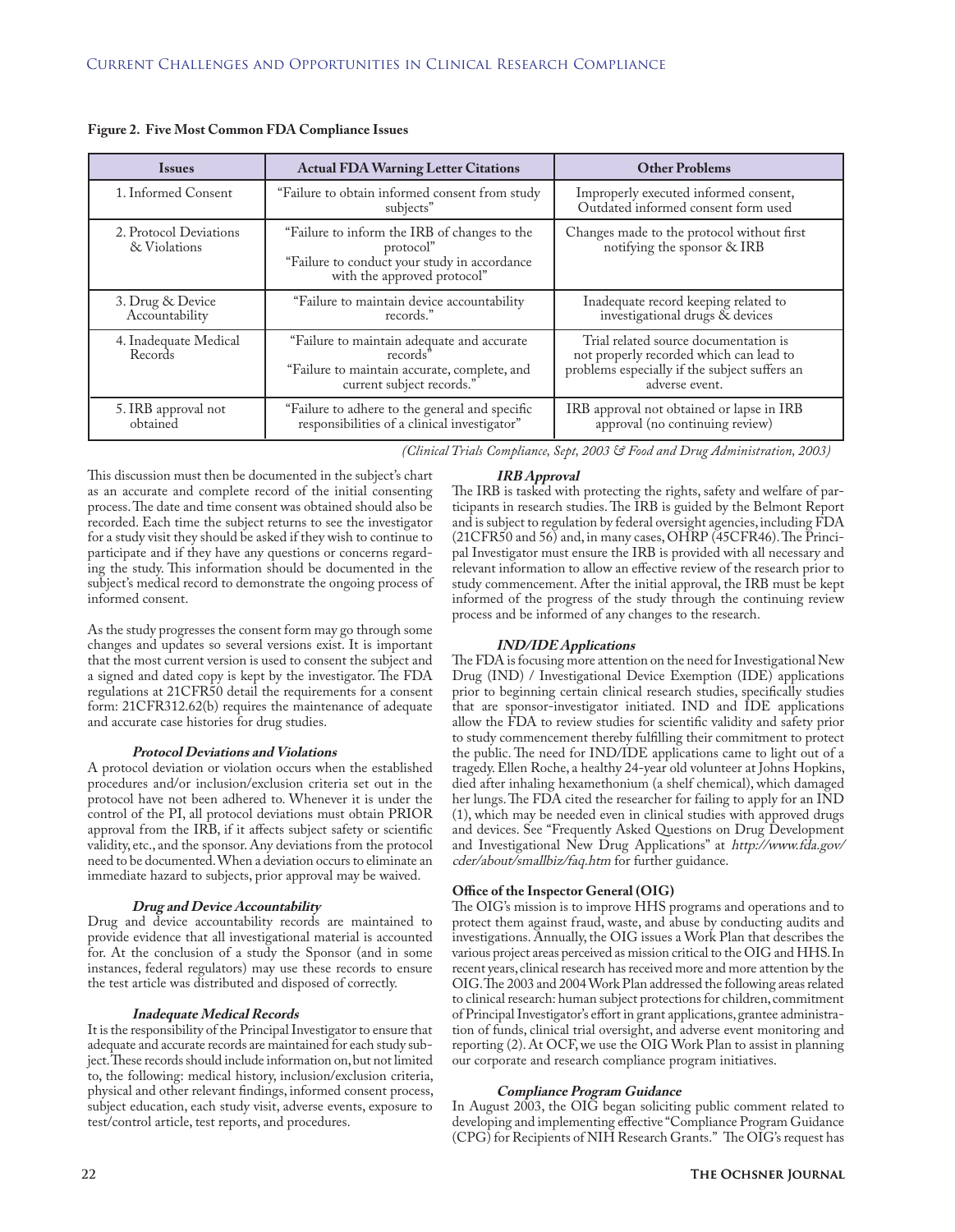#### **Figure 3. Professional Organizations**

| Organization                                                  | <b>Details</b>                                                                                                                                                                                                                                                                                                                         | <b>Contact Information</b>    | <b>Certification Offered</b>                              |
|---------------------------------------------------------------|----------------------------------------------------------------------------------------------------------------------------------------------------------------------------------------------------------------------------------------------------------------------------------------------------------------------------------------|-------------------------------|-----------------------------------------------------------|
| Association for Clinical<br>Research Professional<br>(ACRP)   | Provides global leadership for the clinical research<br>profession by promoting and advancing the<br>highest ethical standards and practices.                                                                                                                                                                                          | www.acrpnet.org               | <b>Research Coordinators</b><br>and Investigators         |
| Applied Research Ethics<br>National Association<br>(ARENA)    | Supports professionals concerned with issues<br>relating to the protection of human subjects<br>and other ethical issues pertaining to biomedical<br>and behavioral research.                                                                                                                                                          | www.primr.org/arena.html      | <b>Institutional Review</b><br><b>Board Professionals</b> |
| Public Responsibility in<br>Medicine & Research<br>(PRIM&R)   | Committed to the advancement of strong<br>research programs and to the consistent<br>application of ethical precepts in both<br>medicine and research.                                                                                                                                                                                 | www.primr.org                 |                                                           |
| Health Care Compliance<br>Association (HCCA)                  | Champion ethical practice and compliance<br>standards in the health care community                                                                                                                                                                                                                                                     | www.hcca-info.org             | Healthcare<br>Compliance<br>Professionals                 |
| American Academy of<br>Pharmaceutical Physicians<br>(AAPP)    | Dedicated to enhancing the proficiency of<br>pharmaceutical physicians                                                                                                                                                                                                                                                                 | www.aapp.org                  | Investigators                                             |
| Drug Information Association<br>(DIA)                         | Offers educational programs, training courses<br>and areas to support career development within<br>highly regulated health care and related industries.                                                                                                                                                                                | www.diahome.org               | Investigators                                             |
| Other<br>• International Conference<br>on Harmonisation (ICH) | The purpose of ICH is to achieve greater harmonisation<br>in the interpretation and application of technical<br>guidelines and requirements for product registration<br>in order to reduce or obviate the need to duplicate<br>the testing carried out during the research and<br>development of new medicines in different countries. | www.ich.org                   |                                                           |
| · Organizational Policies                                     | See local policies                                                                                                                                                                                                                                                                                                                     |                               |                                                           |
| · Institutional Review<br>Board (IRB)                         | Protects human subjects                                                                                                                                                                                                                                                                                                                | See IRB of<br>record policies |                                                           |

highlighted the need for research compliance programs that must include an audit function in order to adequately assess the internal control structure of an organization. Risk areas tentatively identified include: the proper allocation of charges to grant projects, "time and effort" reporting, including an accurate reporting of the commitment of effort by researchers, and use of program income (3).

#### **Segregation of Sales & Marketing from Research**

In April 2003, the OIG published a compliance guidance aimed at assisting pharmaceutical manufacturers in developing and implementing internal controls and procedures that promote adherence to applicable regulations and requirements of the federal health care programs. One area of interest to clinical research sites is the need for sponsor companies to separate sales from research activities, which is especially applicable to Phase 4 post-marketing studies. The OIG's Guidance states, "Post-marketing research activities should be especially scrutinized to ensure that they are legitimate and not simply a pretext to generate prescriptions of a drug. Prudent manufacturers will develop contracting procedures that clearly separate the awarding of research contracts from marketing. Research contracts that originate through the sales or marketing functions – or that are offered to purchasers in connection with sales contacts – are particularly suspect" (4). The concepts outlined in this CPG can also be applied to the device industry.

#### **Clinical Trial Billing & Residual Funds**

A solid billing program is necessary in order to ensure proper billing to third party payors and study sponsors. Billing errors in clinical trials can lead to issues such as "double-dipping" and/or Medicare billing fraud, e.g., billing a third party payor for procedures paid for by the sponsor. Substantial penalties are associated with violations of federal and state billing requirements (5).

In 1995 and 2000, the Centers for Medicare and Medicaid Services (formerly known as Health Care Financing Administration - HCFA) issued National Coverage Decisions (NCD) related to clinical trials. In certain instances, Medicare may be billed for "routine costs" associated with a "qualifying" clinical trial. Implicit in these NCD's is the requirement to clearly document the segregation of individual procedures between those that are considered "standard therapy" and/or "medically necessary" and those that are trial induced. See Figure 1 – CMS for further guidance.

Another risk area is associated with residual funds. According to Clinical Trials Compliance September, 2003 issue, "a lack of policies and procedures regarding leftover money at the end of a trial can also raise issues"(5).